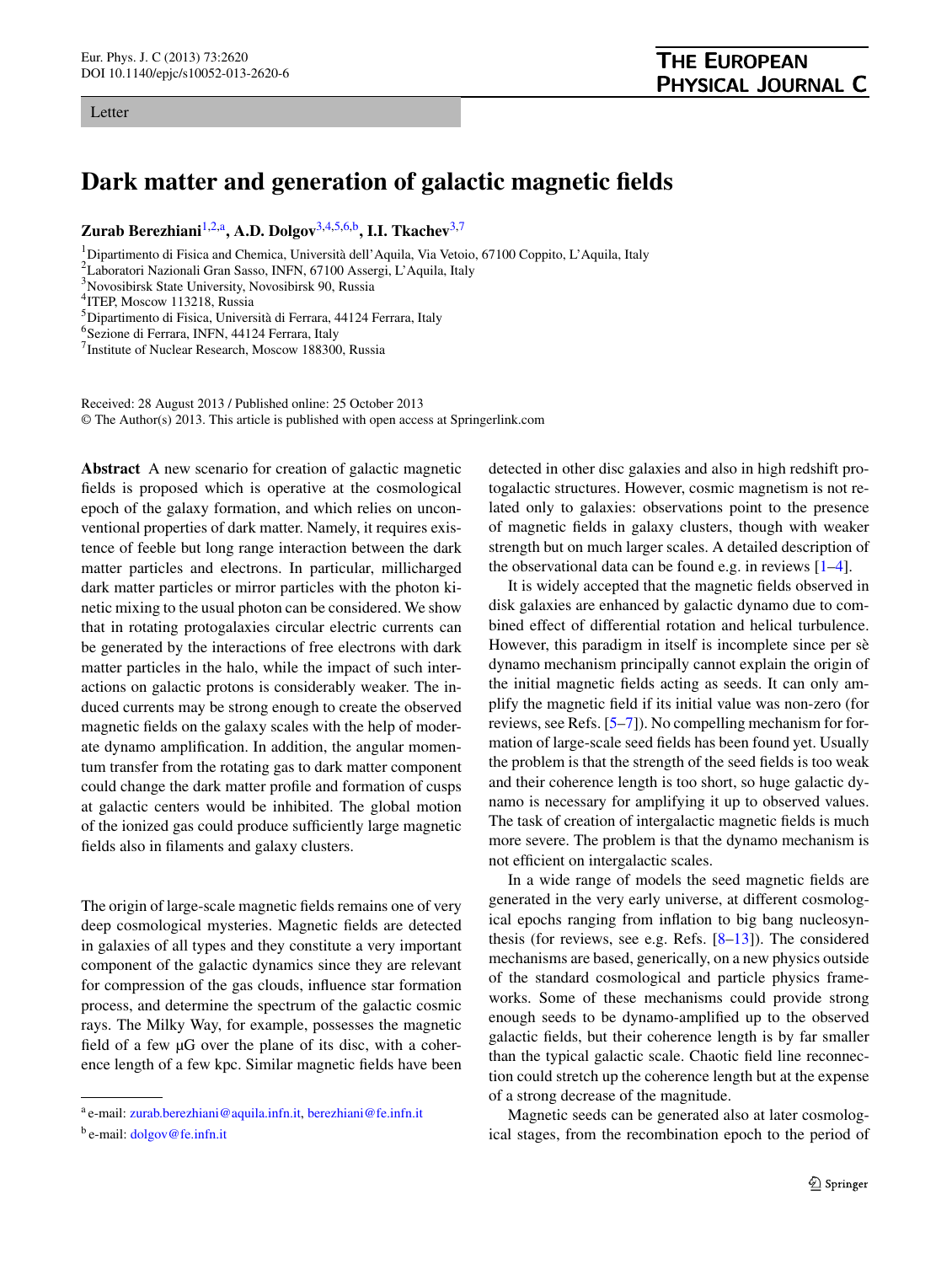star formation. The suggested mechanisms rely on the conventional astrophysics and cosmology and might give rise to reasonably strong magnetic seeds with large coherence scales. They employ the Biermann battery effect [\[14](#page-7-6)] or the turbulence generated at the radiation decoupling era and difference between the drag forces exerted on electrons and protons by the cosmic microwave background (CMB) radiation [[15–](#page-7-7)[18\]](#page-7-8). Non-zero vorticities induced at the recombination and radiation decoupling epoch by the photon diffusion in second order in the temperature/density fluctuations [\[17](#page-7-9), [18\]](#page-7-8) may generate the seeds of future galactic magnetic fields  $\sim$ 10<sup>-20</sup> G which in principle could be amplified by galactic dynamo up to the observed magnitude  $\sim 10^{-6}$  G.

Dynamo mechanism can lead to an exponential increase of the galactic magnetic fields till they reach the saturation value,  $B_{eq}$ , of about a few  $\mu$ G. Saturation takes place when equipartition between the magnetic and turbulent energy densities is achieved, i.e.  $\rho_B = B^2/8\pi$  becomes equal to  $~\sim \rho v^2$ , where  $\rho$  is the typical matter density of the protogalaxy and *v* is the turbulent velocity in the system. After this moment the further growth of magnetic fields is halted by the dynamical back reaction of magnetic stress on the turbulence. Curiously, the energy density of magnetic field  $\rho_B = B^2/8\pi$  is equal to the CMB density  $\rho_{\text{CMB}} = 2 \times$  $10^{-51}$  GeV<sup>4</sup> when  $B = 3 \mu$ G.

In order to reach the saturation value during cosmological time *t*, the seed fields at the time of the galaxy formation  $t_{\text{gal}}$  must be big enough,  $B_{\text{seed}} > B_{\text{eq}} \exp[-(t - t_{\text{gal}})/\tau_{\text{dyn}}],$ where  $\tau_{\text{dyn}} \sim 0.2 - 0.5$  Gyr is a typical e-folding time in the dynamo regime. Its precise value strongly depends on the characteristics of the turbulent plasma in the protogalaxy as well as on the angular velocity profile, but the above estimate seems to be reasonable. Hence, for the Universe age  $t \approx 14$  Gyr, the galactic dynamo could amplify magnetic fields up to  $B_{eq} \sim 10^{-6}$  G starting from  $B_{seed} \sim 10^{-20}$  G or even less. Nevertheless, the situation cannot be considered satisfactory. There is a mounting evidence that magnetic fields in and around normal galaxies were already of the order of µG in galaxies at large cosmological redshifts *z* ∼ 1−2, which are too young for an efficient galactic dynamo, since at this time the Universe was only about onethird of its present age [[19,](#page-7-10) [20](#page-7-11)]. This observation significantly reduces the number of available e-foldings and thus requires much stronger magnetic seeds. E.g. for a galaxy formed at *z* = 6 or  $t_{gal}$  = 1 Gyr, in order to reach  $B_{eq}$  ~ 10−<sup>6</sup> G at the cosmological time *t* ≈ 4*.*4 Gyr (corresponding to redshift  $z = 1.5$ ), the seed fields at least of the order of 10−<sup>15</sup> G are required even if the e-folding time is taken as  $\tau_{dyn} = 0.2$  Gyr.

In addition, all disk galaxies, whenever appropriate observations are available, show that the regular (mean) component of the magnetic fields is nearly the same as the random (RMS) component which indicates that the coherence length of the seeds should be comparable to the galaxy scale [[5–](#page-7-2)[7\]](#page-7-3). Summarizing these observations, it seems difficult to avoid the conclusion that the magnetic seeds at epoch of galaxy formation must be rather large,  $B_{\text{seed}} > 10^{-15}$  G, with the coherence scale at least of the order of 1 kpc.

Note also that the radio observations of magnetic fields in the edge-on spiral galaxies suggest that mostly the dominant component of the magnetic field is parallel to the disk plane [[21\]](#page-7-12). However, for some galaxies magnetic fields have strong vertical components extending far away from the disk plane [\[22](#page-7-13)], which may indicate that the dynamo had worked for a relatively short time and large poloidal component of the magnetic field was maintained.

In this paper we propose a new mechanism which leads to generation of rather strong magnetic seeds during the process of the galaxy formation. This mechanism has interesting implications for the nature of dark matter. In a sense this mechanism is a generalization of our previous work [[17\]](#page-7-9) to the epoch when galaxies or protogalaxies were already created and the vorticity perturbations evolved up to significantly high values. At this stage circular electric currents could be generated in rotating protogalaxies due to different drag forces exerted on protons and electrons by the CMB radiation. However, the seed magnetic fields generated in this way are uncomfortably low even for galaxies, to say nothing of the galactic clusters. The situation can be significantly improved if there exist relatively light dark matter particles which have some feeble but long range interaction with electrons. In this case, the friction force, produced by the dark matter particle interactions with the electron–proton plasma in the galactic halo, which is directed opposite to the galaxy rotation, causes a drag of electrons relative to ions, while the latter, along with the neutral atoms and molecules, rotate as a whole galaxy. Hence a circular electric current would be induced. This is an essence of our proposal. In the most optimistic case even the intergalactic magnetic fields of the proper strength can be generated with a moderate dynamo application. Thus, if such particles exist, the long standing problem of generation of galactic and intergalactic magnetic fields can be settled down.

As we know, galaxies start to form at cosmological redshift  $z \sim 10$  or so, which corresponds to the cosmological time  $t_z \simeq (2/3)H_0^{-1}[\Omega_m(1+z)^3]^{-1/2} \sim 0.5$  Gyr, though most of the large galaxies are formed at much lower redshifts. The high density regions where primordial fluctuations have grown sufficiently large, start to collapse once their self-gravity begins to dominate over the cosmological expansion. The thermal bremsstrahlung cooling and dissipative contraction, recombination, fragmentation in molecular hydrogen clouds, and finally star production lead to creation of galaxies. Tidal torques acting between density fluctuations lead to galaxy rotation. On the other hand, observations show that the universe was reionized around the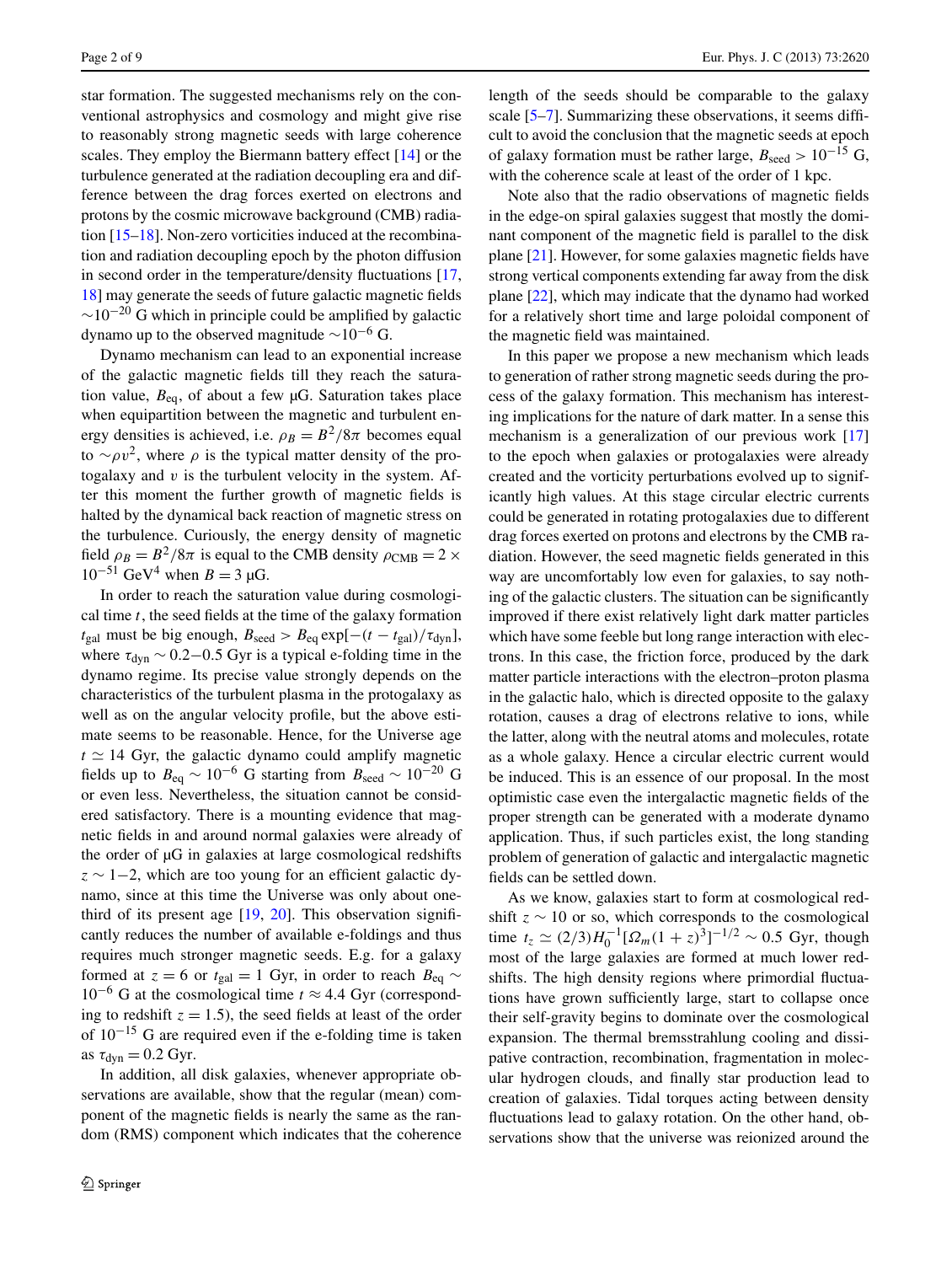same epoch, in the redshift interval  $z \sim 10-6$ , presumably by the ultraviolet emission from the first generation of massive stars and/or quasars.

For a simple order of magnitude estimate let us consider a protogalaxy as a cloud of partially ionized matter which rotates in the isotropic sea of the CMB photons with temperature  $T = (1 + z)T_0$ , where  $T_0 = 2.73$  K. Let us denote the fraction of the ionized matter as *ξ* , so the number density of free electrons (ions) is  $n_e = \xi n_B$ , where  $n_B$  is the number density of baryons in the cloud. For simplicity, we assume that all ions are protons, neglecting contribution of helium. Apart from the regular rotational velocity  $v_{\text{rot}}$ , electrons and protons have chaotic thermal velocities,  $v_{e,p} \sim (T_{e,p}/m_{e,p})^{1/2}$ . Usually one takes  $T_p = T_e$ .

<span id="page-2-1"></span><span id="page-2-0"></span>The CMB photons interact with electrons with the Thomson cross section  $\sigma_{e\gamma} = 8\pi \alpha^2 / 3m_e^2 = 6.65 \times 10^{-25}$  cm<sup>2</sup>, where  $m_e$  is the electron mass and  $\alpha = e^2 = 1/137$  (we use the CGS system of units). Thus, the regular part of the drag force induced by the CMB on the electron in plasma with a local flow velocity *v* is

$$
\boldsymbol{F} = \boldsymbol{ev} \boldsymbol{B}_F \tag{1}
$$

where factor  $B_F$  can be estimated as

$$
B_F = \sigma_{e\gamma} n_{\gamma} \omega_{\gamma} / e = 3.4 \times 10^{-30} (1+z)^4 \text{ eV}^2 / e
$$
  
= 5.8 × 10<sup>-28</sup> (1 + z)<sup>4</sup> G. (2)

Here  $n_v$  and  $\omega_v$  are, respectively, the number density of the CMB photons and their mean energy at the cosmological epoch corresponding to redshift *z*. The CMB pressure on protons is completely negligible since the respective cross section is smaller than  $\sigma_{e\gamma}$  by the factor  $(m_p/m_e)^2$ . Therefore, in the rotating protogalaxy the friction force created by the CMB pressure causes a relative drag of electrons in the direction opposite to the galaxy rotation, while the ions rotate as a whole galaxy. Hence, circular currents must be induced, remarkably without charge displacement and local violation of the electric neutrality.

<span id="page-2-3"></span>An important parameter governing the magnitude of this current is the electric conductivity, which in turn is determined by the Coulomb scattering among the electrons and ions (protons). Namely, the CMB pressure induces coherent (de)acceleration of electrons with respect to protons but the coherence is destroyed by their chaotic collisions due to their thermal motion. The characteristic collision time, *τep*, due to the Coulomb scattering between *e* and *p* can be estimated as

$$
\tau_{ep} = \frac{m_e^2 \langle v_e^2 \rangle}{4\pi \alpha^2 \langle 1/v_e \rangle n_e L_e} \simeq \frac{m_e^{1/2} T_e^{3/2}}{4\pi \alpha^2 n_e L_e},\tag{3}
$$

where  $L_e \sim 10$  is the electron Coulomb logarithm. In the above equation, we have taken the line-of-sight thermal av-

erage as  $\langle v_e^2 \rangle = T_e/m_e$ . Therefore, for the electric conductivity of the plasma we have

$$
\sigma = \frac{e^2 n_e \tau_{ep}}{2m_e} \simeq \frac{T_e^{3/2} / m_e^{1/2}}{8\pi \alpha L_e} \sim 10^{12} \text{ s}^{-1} \left(\frac{T_e}{10^4 \text{ K}}\right)^{3/2} \tag{4}
$$

Note that it does not depend on the density of charge carriers,  $n_e$ , i.e. on the ionization degree  $\xi$ , unless the latter is so small that the resistance is dominated by neutral atoms.

<span id="page-2-2"></span>Due to the radiation drag force ([1\)](#page-2-0) electrons slow down with respect to ions, while the latter keeps on rotating with velocity  $v_{\text{rot}}$  practically non-attenuated. For the difference between the mean rotational velocities of ions and electrons we find  $\Delta v_e = \tau_{ep} F / 2 m_e \ll v_{\text{rot}}$  which induces circular electric currents with density  $j = en_e \Delta v_e = \sigma F/e$  $\sigma v_{\text{rot}} B_F$ . One could naively estimate the magnetic field generated by the CMB induced current in a rotating galaxy via the Biot–Savart law as  $B \sim 4\pi jR = \mathcal{R}_M B_F$ , where *R* is the galaxy radius and  $\mathcal{R}_M \equiv 4\pi \sigma v_{\text{rot}} R$ , i.e.

$$
\mathcal{R}_M \simeq \frac{4 \times 10^{22}}{L_e} \left( \frac{R v_{\text{rot}}}{10^3 \text{ kpc} \cdot \text{km/s}} \right) \left( \frac{T_e}{10^4 \text{ K}} \right)^{3/2}.
$$
 (5)

For a typical galaxy with  $R \sim 10$  kpc and rotational velocity *v*<sub>rot</sub> ~ 100 km/s this would result in quite large magnetic field. In view of Eqs. [\(2](#page-2-1)) and [\(5](#page-2-2)), the magnitude of *B*  $\sim$  $\mathcal{R}_M B_F$  can reach 1 µG, which is practically the observed value of magnetic fields in galaxies.

However, the Biot–Savart law is valid only when the stationary regime is reached, while the system under scrutiny is far from that. The time to reach the stationary situation is much longer than the cosmological time. To see that let us consider the Maxwell equations in the cosmological plasma and modification of the MHD equations in presence of extra non-potential forces related to a dark matter interaction with electrons. Namely, let us consider the electric current  $J = \sigma(E + v \times B + F/e)$ , where *F* is the external force acting on electrons, see Eq. ([1\)](#page-2-0). In our case it is the drag force induced by the interaction with the CMB (or with dark matter halo, see below). Finding electric field *E* from this equation and substituting it into equation  $\partial_t \mathbf{B} = -\nabla \times \mathbf{E}$ , we obtain  $\partial_t \mathbf{B} = \nabla \times (\mathbf{v} \times \mathbf{B} + \mathbf{F}/e - \mathbf{J}/\sigma)$ . Substituting the above expression for *J* and using  $\nabla \times E = -\partial_t B$  and  $\nabla \cdot \mathbf{B} = 0$ , we come to

<span id="page-2-4"></span>
$$
\partial_t \mathbf{B} = \nabla \times \mathbf{F}/e + \nabla \times (\mathbf{v} \times \mathbf{B}) + \frac{1}{4\pi\sigma} \left(\Delta \mathbf{B} + \partial_t^2 \mathbf{B}\right), \quad (6)
$$

which is in fact the MHD equation in the presence of external source term  $\nabla \times \mathbf{F}/e = B_F \nabla \times \mathbf{v} + (\nabla B_F) \times \mathbf{v}$ . In the limit of high conductivity, the second term in the MHD equation, the so called advection term, leads to a dynamo effect on the magnetic seed fields once the value of the latter is non-zero. It is well-known, however, that in absence of the source term, the MHD equations cannot give rise to non-zero magnetic field if  $B = 0$  initially.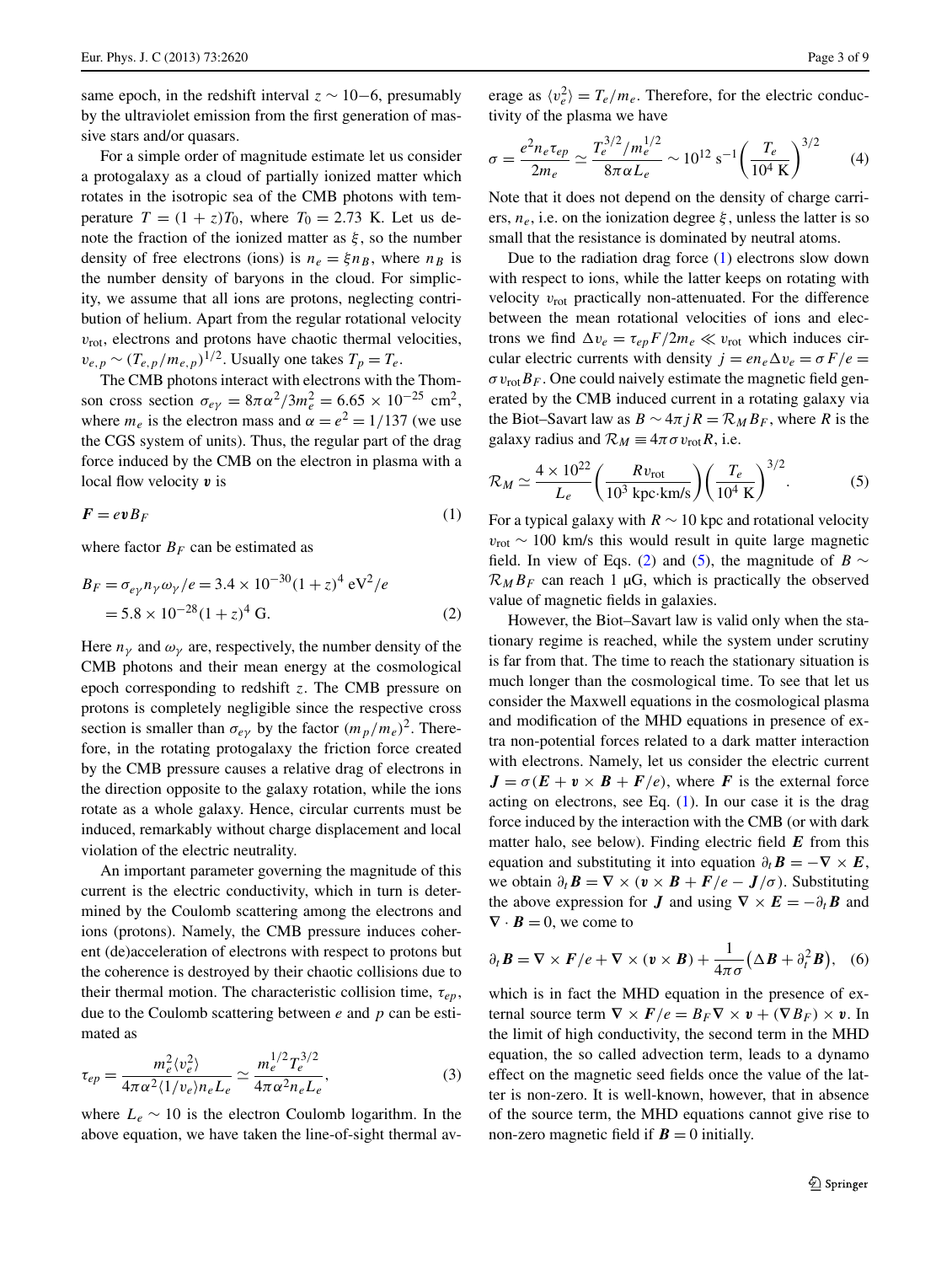<span id="page-3-1"></span>In our case, assuming  $B = 0$  at  $t = 0$ , we find that the source term ([2\)](#page-2-1) induces a non-zero magnetic seed field which initially grows roughly as

$$
\boldsymbol{B}(t) = \int_0^t dt \, \boldsymbol{\nabla} \times \boldsymbol{F}/e = \int_0^t dt \, \boldsymbol{\nabla} \times (\boldsymbol{B}_F \boldsymbol{v}). \tag{7}
$$

However, taking into account that  $B_F(t) \propto (1+z)^4 \propto t^{-8/3}$ , see Eq. [\(2](#page-2-1)), we find that the biggest value for the magnetic seeds can be obtained around the cosmological epoch of hydrogen recombination and photon decoupling, *z* ∼ 1000, or  $t \sim 5 \times 10^5$  yr. At earlier times, the plasma is strongly coupled and the relative motion of the electrons with respect to protons is negligible, hence the lower limit of the integration is irrelevant. The mean value of vorticity at the characteristic spatial scale  $\lambda$  is  $\Omega_{\lambda} = |\nabla \times v|_{\lambda} \leq 10^3 (\delta T/T)^2 / \lambda$ , as calculated in Ref. [[17\]](#page-7-9). Then one can estimate of a seed field generated at this epoch, say with the coherence length *λ* of few kpc which corresponds to the present day comoving scale of a typical galaxy  $\sim$ 1 Mpc, as  $B_\lambda \sim \Omega_\lambda t_{\text{rec}} B_F(t_{\text{rec}}) \le$  $10^{-20}$  G, in agreement with the results of Refs. [[17,](#page-7-9) [18](#page-7-8)]. However, as was emphasized earlier, such magnitude of the seeds is still too small. The seed fields with the coherence length  $\sim$ 1 kpc and *B*<sub>seed</sub> > 10<sup>−15</sup> G are needed to conform to observations of coherent magnetic fields ∼ µG at high redshift galaxies [\[19](#page-7-10), [20](#page-7-11)].

In what follows we consider the formation of galactic magnetic fields by some hypothetical dark matter particles, *X*, forming extended halos around the galaxies. We note that drag force exerted on electrons by *X* particles is given again by Eq. ([1\)](#page-2-0) but with  $B_F$  proportional to their number density in the halo, to their average momentum, and of to the cross section of their elastic scattering on electrons. Therefore, to produce sufficient pressure on electrons, larger than that of CMB, the latter cross section must be large enough at low momentum transfer. This is feasible if these *X* particles have long range interaction with normal matter. As a natural example, we consider millicharged particles in the mass range from several keV to several GeV.

Millicharged particles, which can be either bosons or fermions, have tiny electric charges  $e' = \varepsilon e$ , where *e* is the electron charge and  $\varepsilon \ll 1$ , which are bounded by direct laboratory limits as well as by cosmological and astrophysical observations. These bounds strongly depend on the masses of *X*-particles. If *X*-particles are lighter than electron,  $m_X < m_e$ , a strong laboratory limit comes from the bounds on the invisible decay of ortho-positronium into  $X\overline{X}$ , according to which  $e' < 3.4 \cdot 10^{-5} e$  [\[23](#page-7-14)]. For  $m<sub>X</sub> < 1$  keV, a stronger bound,  $e' < 10^{-5}e$  was obtained in Ref. [\[24](#page-7-15)] but we shall not consider so small masses here. For  $m_X > m_e$ the direct bounds were obtained in Ref.  $[25]$  $[25]$ . For  $m<sub>X</sub> = 1$ MeV these bounds give  $e'/e < 4.1 \times 10^{-5}$  while for larger masses they become weaker, as e.g.  $e'/e < 5.8 \times 10^{-4}$  for  $m_X = 100$  MeV. For *X*-particles heavier than 100 MeV, even  $e' \sim 10^{-2}e$  is allowed whereas for  $m_X > 1$  GeV,  $e'$ can be as large as *e/*10. More bounds on the mass/coupling of millicharged particles, derived from astrophysics and cosmology can be found in Refs. [\[26](#page-8-1)[–28](#page-8-2)]. In the following we assume that  $m_X > 10$  keV, in order to avoid strong limits on  $e'$  from stellar evolution.

The presence of light millicharged particles, with  $m<sub>X</sub> < 1$ MeV or so, during the epoch of big bang nucleosynthesis (BBN) influences standard cosmological picture in several respects. In particular, the expansion rate of the Universe and baryon-to-photon ratio can be significantly altered during BBN and this may be dangerous [\[27](#page-8-3), [28](#page-8-2)]. The impact of such particles on BBN is discussed in our paper [\[38](#page-8-4)], with the conclusion that the model is not ruled out especially if the lepton asymmetry is non-zero.

For a simple consistent model for the millicharged *X* particles, one may consider a hidden gauge sector of particles, which, among other possible gauge factors, contains *U(*1*)* gauge group and respective 'photon' field  $A'_\mu$  interacting with *X* particles. This paraphoton  $A'_\mu$  may have a kinetic mixing,  $(\varepsilon/2) F'_{\mu\nu} F^{\mu\nu}$ , to ordinary photon  $A_{\mu}$  [\[29](#page-8-5)]. The prototype model is given e.g. by asymmetric mirror world, a shadow sector of the particles having strong and electroweak interactions similar to the ordinary particles, but with the electroweak and QCD scales  $v'_W$  and  $Λ'$  being different from the ordinary ones  $[30-33]$  $[30-33]$ . Lightest stable particles of this sector are  $e'$  and  $p'$  with opposite electric-like charges of a shadow  $U(1)$ <sup>'</sup> gauge group. They resemble our electron and proton and their stability is guaranteed by conservation of respective 'baryon' number. Thus, such parallel matter would be dark matter for us. Kinetic mixing of shadow and ordinary *U(*1*)* gauge factors makes shadow electron *e* and proton  $p'$  to be millicharged (with electric charges  $\sim \varepsilon$ ) with respect to our photon and gives rise to effective long range interactions between the ordinary and dark particles.<sup>[1](#page-3-0)</sup> Kinetic mixing parameter *ε* can be considered as a (fielddependent) dynamical degree of freedom, with interesting implications for the time variability of the fine structure constant *α* [\[37](#page-8-8)].

<span id="page-3-0"></span>For additional simplification, we can assume that the direct product  $U(1) \times U(1)$  of two gauge factors is spontaneously broken down to some diagonal *U(*1*)*em representing the true massless photon eigenstate  $\gamma$  while another mass eigenstate  $\gamma'$  becomes heavy. This true photon may predominantly interact with ordinary particles with the coupling

<sup>1</sup>Mirror world with microphysics exactly identical to the Standard Model also provides a viable dark matter (see a review [\[34](#page-8-9), [35\]](#page-8-10) and references therein). However, in this case the positronium oscillation limit on the photon–mirror photon kinetic mixing is very strong,  $\epsilon$  < 4 × 10<sup>-7</sup> [[23](#page-7-14)] and there are cosmological limits two orders of magnitude more restrictive [[36](#page-8-11)]. In the case of asymmetric mirror sector [[30](#page-8-6)[–33\]](#page-8-7), with  $m'_e > m_e$ , the positronium limits are irrelevant, and the cosmological limits are also more flexible [[36\]](#page-8-11).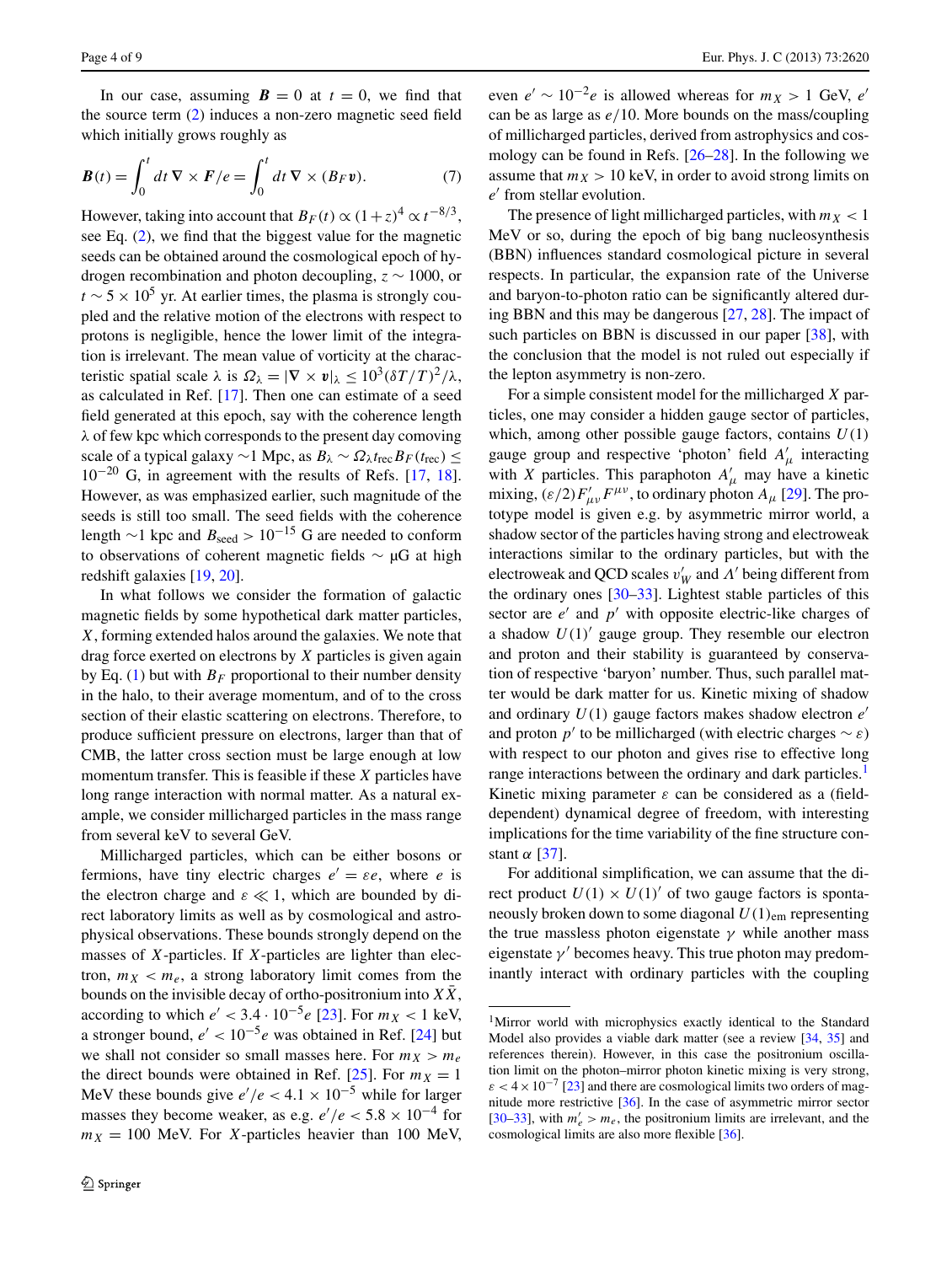constant *e*, but it would see shadow particles as having electric charges  $e' = \varepsilon e$ . Clearly, such a theory has no anomalies. Another possibility is to leave the shadow photon massless as well, directly in spirit of Ref. [\[29](#page-8-5)].

These two cases have different cosmological implications. Namely, if *X* particles emerge from a shadow world with massless  $\gamma'$ , then  $X\overline{X} \to \gamma' \gamma'$  annihilation must be essential and the frozen cosmological number density of *X*particles (i.e. mirror 'electrons' *e* ) most probably would be determined by their charge asymmetry [[30–](#page-8-6)[35\]](#page-8-10) as is a natural case of asymmetric dark matter. Such particles could recombine with their counterparts of the opposite sign of their mirror electric charge (mirror 'protons' p'), so after their recombination the density of charged mirror particles may be rather small. Rich spectrum of other possibilities will be considered elsewhere.

In the subsequent estimates we assume that  $\gamma'$  is heavy and hence *X*-particles have no relevant self-interactions, except for only feeble interactions with the normal matter induced by their millicharges with respect to our photon *γ* . In this case they practically do not recombine because their binding energy is tiny and the Bohr radius is huge.

The processes like  $e^+e^- \rightarrow X\overline{X}$  induced via the photon kinetic mixing bring *X* particles into equilibrium with ordinary matter below temperatures  $T \sim \varepsilon^2 \alpha^2 M_{Pl}$ . Then, once they were thermally produced in the early universe, their present abundance is given by the expression [[39,](#page-8-12) [40\]](#page-8-13):

$$
\Omega_X h^2 \approx 0.023 x_f g_{*f}^{-1/2} \left(\frac{v\sigma_{\rm ann}}{1 \text{ pb}}\right)^{-1},\tag{8}
$$

where  $\sigma_{\text{ann}}$  is the  $X\overline{X}$  annihilation cross section, and  $x_f \equiv$  $m_X/T_f = 10 + \ln(g_X/g_{*f}) + \ln m_{\text{MeV}} + 0.5 \ln x_f$  is the *X*-particle mass ratio to the annihilation freezing temperature, with *gX* being the number of the degrees of freedom of *X*-particle, *g*∗*<sup>f</sup>* being the effective number of degrees of freedom of all particles in the plasma at  $T_f$ , and  $m_{\text{MeV}} = m_X/\text{MeV}$ . Typically  $x_f \sim 10$ ; it varies between 5−20 for *X*-particle masses in keV–GeV range.

Let us first consider the case when *X*-particles are lighter than electrons,  $m_X < m_e$ . Then they can annihilate only into photons, with the cross section

$$
v\sigma(X\bar{X}\to 2\gamma) = \frac{\pi\alpha'^2}{m_X^2} = \frac{\varepsilon_5^4}{m_{\text{keV}}^2} \times 6.5 \times 10^{-4} \text{ pb},\tag{9}
$$

where  $m_{\text{keV}} = m_X/\text{keV}$ ,  $\alpha' = e^{2}/4\pi = \varepsilon^2 \alpha$  and  $\varepsilon_5 = 10^5 \varepsilon$ . Therefore, for *X* particles in the mass range of several keV, their cosmological energy density would be

$$
\Omega_X h^2 \approx 150 \times \left(\frac{m_{\text{keV}}}{\varepsilon_5^2}\right)^2.
$$
 (10)

Therefore, for  $m_X > 10$  keV the dark matter density would be overproduced unless  $\varepsilon_5 > 20$  or so, which contradicts

to the positronium bound  $\varepsilon_5 < 3.4$  [\[23](#page-7-14)].<sup>[2](#page-4-0)</sup> However, one can envisage an additional annihilation channel into some lighter species of dark sector (e.g. into mirror neutrinos  $ν'ν'$ [\[30](#page-8-6)[–33](#page-8-7)]) which could diminish  $\Omega_X h^2$  down to acceptable values. On the other hand, bounds imposed by the CMB anisotropies do not allow light *X*-particles to constitute the dominant part of dark matter, and they may provide only its rather small fraction, with a conservative bound  $\Omega_X h^2$  < 0*.*007 [[41\]](#page-8-14). Hence, the presence of some other form of dark matter is also needed. In what follows, we take the fraction  $\Omega_X$  with respect to the total mass density of dark matter as a free parameter.

<span id="page-4-1"></span>The origin of the above bound is the following. The collision time of *X*-particles with respect to *eX*-scattering in the primeval plasma is given by Eq.  $(3)$  $(3)$ , where one has to substitute  $m_X < m_e$  instead of  $m_e$ ,  $v_X > v_e$  instead of  $v_e$ , and *αα'* instead of  $α^2$ :

$$
\tau_{eX} = \frac{m_X^2 v_X^3}{4\pi \alpha \alpha' n_e L}.
$$
\n(11)

The number density of free electrons is  $n_e = \xi n_B = 2.5 \times$  $10^{-7}$ ξ(z)(1 + z)<sup>3</sup> cm<sup>-3</sup>, where ξ(z) is the ionization degree at redshift *z* and  $\eta = n_B/n_\gamma = 6 \times 10^{-10}$  is the baryon-to-photon ratio. Just before the hydrogen recombination,  $T > 0.2$  eV or  $z > 1100$ , when  $\xi = 1$ , the chaotic velocity of *X*-particles is  $v_X \sim (T/m_X)^{1/2}$ , and the *Xe*collision time,  $\tau_{eX} \simeq 1.6 \times 10^9$   $(m_{keV}^{1/2}/\varepsilon_5^2)(1100/z)^{3/2}$  s, is shorter than the cosmological time,  $t = 2H^{-1}/3$  =  $1.6 \times 10^{13} (1100/z)^{3/2}$  s, unless parameter  $\varepsilon$  is very small  $(\tau_{eX}/t \simeq (10^{-4}/\xi)(m_{\text{keV}}^{1/2}/\varepsilon_5^2) < 1$ .

So, prior to recombination *X*-particles are strongly coupled to electrons and through them to photons, and thus cannot participate in the structure formation. After recombination, when  $\xi$  drops down to 10<sup>-3</sup>, the collision time rises up and becomes bigger than the cosmological time, so *X*-particles decouple from the usual matter and do not follow the bulk motion of the baryon matter. At this stage *X*-particles behave as a warm dark matter component and participate in the large-scale structure formation along with the rest of dark matter. The bound  $\Omega_X h^2 < 0.007$  was obtained in Ref. [\[41](#page-8-14)] on the basis of the early WMAP results. Today, in light of high precision data acquired by the Planck Collaboration, this bound should become more stringent and deserves an independent study.

<span id="page-4-0"></span>Let us return to the question of magnetic field generation in the process of galaxy formation and consider a partially ionized baryon cloud of typical galactic mass  $M \sim 10^{11} M_{\odot}$ . At e.g.  $z \sim 6$  such an object, undergoing

<sup>&</sup>lt;sup>2</sup>One can assume, however, that  $\varepsilon$  is changing with time. In particular, its initial value can be larger than  $2 \times 10^{-4}$  in early epochs, effective for annihilation of *X*-particles, while it drops below the positronium limit today [[37](#page-8-8)].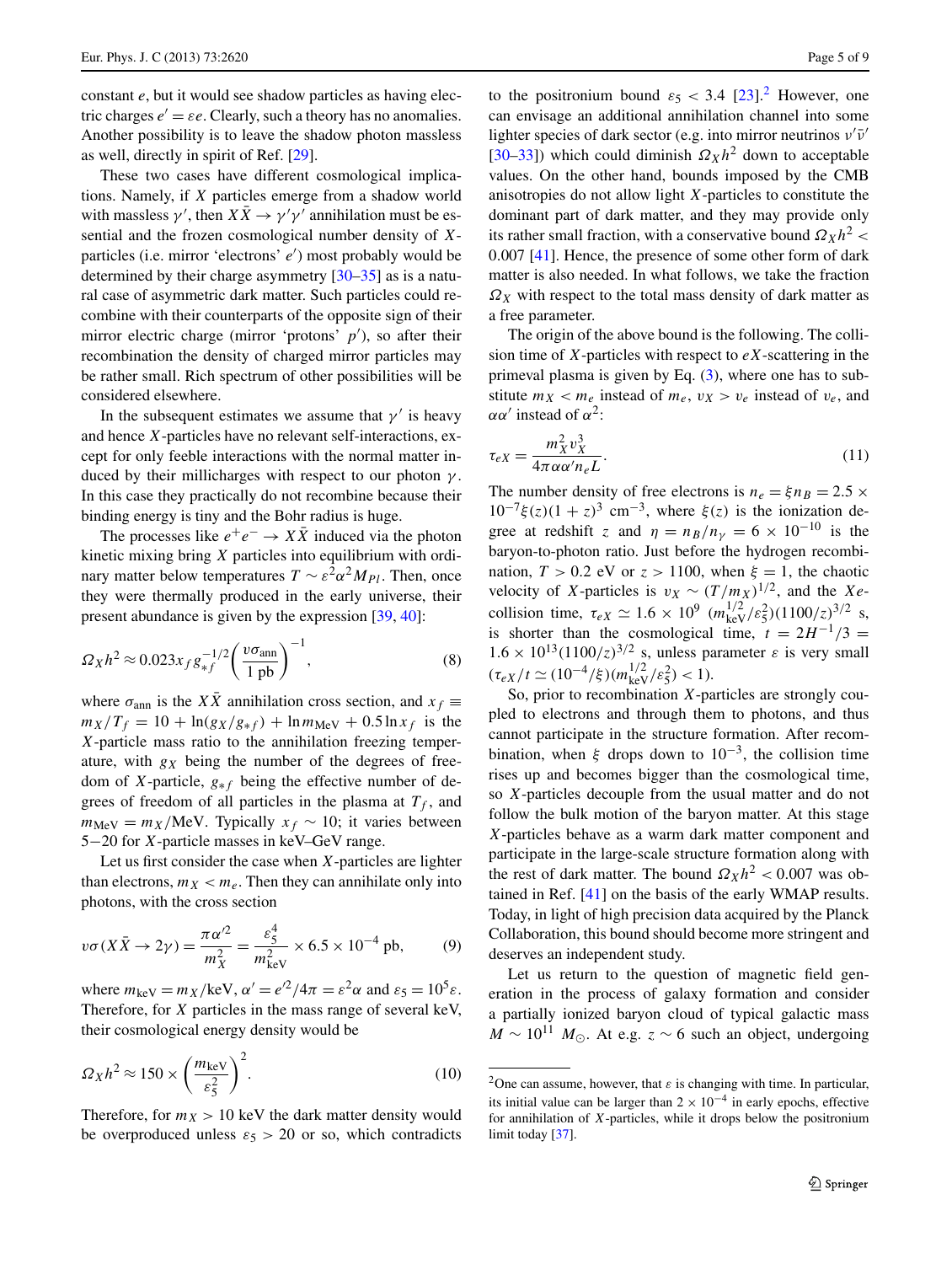<span id="page-5-6"></span>contraction due to thermal cooling, would have radial size  $R \sim 100$  kpc, the baryon overdensity  $\kappa_B \sim 10^2$ , and temperature  $T_e \sim 10^3$  K, hence  $v_e = (T_e/m_e)^{1/2} \sim 10^{-3}c$ . As for *X*-particles, they would be distributed in halo as a dark matter component, with typical virial velocity  $v<sub>x</sub>$ .

The drag force exerted by *X*-particles on electrons is given again by Eq. [\(1](#page-2-0)), but with factor  $B_F$  proportional to the number density of *X*-particles, to their momentum, and to their elastic scattering cross section on electrons:

<span id="page-5-5"></span>
$$
B_F = \sigma_{eX} n_X m_X v_{\text{rel}}/e \tag{12}
$$

with *v*<sub>rel</sub> being the relative velocity between the electrons and *X* particles. Namely,  $v_{rel} \simeq v_X$ , if  $v_X > v_e$ . In the opposite case one has to substitute  $v_X$  by  $v_e$ . We have

$$
v_{\rm rel}\sigma_{eX} = \frac{4\pi\alpha\alpha'L}{m_X^2 v_{\rm rel}^3} \simeq \frac{2 \times 10^{-8} \varepsilon_S^2}{m_{\rm keV}^2 v_{100}^3} \text{ eV}^{-2},\tag{13}
$$

where  $L \sim 10$  is the corresponding Coulomb logarithm and  $v_{100} = (v_{rel}/100 \text{ km/s})$ . The mass density of *X*-particles is equal to

<span id="page-5-2"></span>
$$
m_X n_X \approx \Omega_X h^2 (1+z)^3 \kappa \times 10^{-10} \text{ eV}^4,\tag{14}
$$

where  $\kappa(z)$  is the dark matter overdensity in the galactic halo with respect to its mean cosmological density at redshift *z*. Thus, we obtain

$$
B_F \simeq \frac{\varepsilon_5^2}{m_{\text{keV}}^2} \frac{\Omega_X h^2 \kappa (1+z)^3}{v_{100}^3} \times 4 \times 10^{-16} \text{ G}
$$
 (15)

(cf. Eq.  $(2)$  $(2)$ ). Let us note again that  $B_F$  practically does not depend on the ionization degree of matter unless it becomes so small that the resistance is dominated by neutral particles. So, this estimate is valid for the post-recombination residual ionization degree  $ξ \sim 10^{-3}$ .

<span id="page-5-1"></span>Now, before evaluating the strength of the magnetic field generated by dark matter in the galactic halos, let us discuss the following. In the case of the current generated by the CMB photons we have taken into consideration that the (proto)galactic matter rotates, while the CMB photons do not. It should be verified if the same assumption is valid for *X*-particles. The collision time of *X*-particles with electrons and protons, given by Eq. [\(11](#page-4-1)), at the galaxy formation epoch reads

$$
\tau_{eX} \approx \frac{m_{\text{keV}}^2 v_{100}^3}{\varepsilon_5^2 \kappa_B \xi (1+z)^3} \times 2 \times 10^{14} \text{ s}
$$
 (16)

Therefore, taking  $m_X \sim 10$  keV and  $\varepsilon \sim 10^{-5}$ , we see that for the galaxy forming at redshift  $z \approx 6$  (i.e.  $t \approx 1$  Gyr), with  $\kappa_B \sim 10^2$  for the baryon overdensity, we get  $\tau_{eX} > t$ , if  $\xi \leq 10^{-2}$ . Therefore, at this epoch the bulk motion of *X* component could be again independent from that of the normal matter. For later epochs, with further increasing  $\kappa_B$  and *ξ* , we have *τeX < t*, so the *X* particles would be dragged by the rotation of the normal matter. $3$ 

Now we can estimate the magnitude of the magnetic field generated via the *X*-particle pressure on the electrons in the process of galaxy formation. For the collapsing protogalaxy, where  $B_F$  is not decreasing in time, the integral [\(7](#page-3-1)) is saturated on the upper limit, therefore the integration time can be formally as large as the age of the Universe. However, the Universe was completely reionized at *z* ∼ 6 and this would diminish relative velocities among normal matter and *X* particles because of their mutual interactions (cf.  $(16)$  $(16)$ ). Thus, to avoid the discussion of the corresponding subtleties let us integrate up to redshift  $z = 6$ , when the cosmological age was about 1 Gyr. Therefore, integrating Eq.  $(7)$  $(7)$  with  $B_F$  given by [\(15](#page-5-2)) up to *t* = 1 Gyr, taking  $R \sim 100$  kpc,  $\kappa \sim 10^2$ ,  $v_{100} \sim 1$ , and the rotational velocity *v*rot ∼ 10 km/s and taking into account the limit  $\Omega_X h^2 < 0.007$ , one can estimate the value of the galactic magnetic seed at  $t = 1$  Gyr as

$$
B \sim B_F v_{\rm rot} \frac{t}{R} \sim \frac{\varepsilon_5^2}{m_{\rm keV}^2} \times 10^{-14} \text{ G.}
$$
 (17)

Thus, taking  $m_X = 10$  keV and  $\varepsilon_5 = 3$ , one can achieve  $B \sim 10^{-15}$  G. In addition, accounting for the adiabatic rise of magnetic field by a factor of 100 when the protogalaxy shrinks from the original 100 kpc down to contemporary galactic size 10 kpc, can finally get a galactic magnetic seed  $\sim$ 10<sup>-13</sup> G without great difficulties. This estimate exceeds the minimal necessary value for the galactic magnetic seeds by several orders of magnitude.<sup>4</sup>

<span id="page-5-7"></span>The situation is quite different when *X* particles are heavier than electrons. If  $m_X > m_e$ , the dominant annihilation channel becomes  $X\overline{X} \to e^+e^-$ , with cross section

<span id="page-5-4"></span>
$$
v\sigma\left(X\bar{X}\to e^+e^-\right) = \frac{\pi\alpha\alpha'}{m_X^2} = \frac{\varepsilon_S^2}{m_{\text{MeV}}^2} \times 6.5 \text{ pb.} \tag{18}
$$

<span id="page-5-0"></span>Hence, assuming no coannihilations, cosmological abundance of *X*-particles reads

$$
\Omega_X h^2 = 0.012 \times \left(\frac{m_{\text{MeV}}}{\varepsilon_5}\right)^2. \tag{19}
$$

<span id="page-5-3"></span>Namely, one can obtain  $\Omega_X h^2 \simeq 0.12$  e.g. taking  $m_X \simeq 10$ MeV and  $\varepsilon \simeq 3 \times 10^{-5}$ , or  $m_X \simeq 1$  GeV and  $\varepsilon \simeq 3 \times 10^{-3}$ ,

<sup>&</sup>lt;sup>3</sup>Presumably, gradual reionization of the Universe started at  $z \approx 10$ whereas at *z <* 6 it was already completely ionized. Notice that for  $m_X \sim 100$  keV, we get  $\tau_{eX} \ge 1$  Gyr even if  $\xi = 1$ .

<sup>&</sup>lt;sup>4</sup>Let us remark that in our scenario the definition of the seed field is somewhat ambiguous as far as the dynamo mechanism, related to the advection term in Eq. [\(6](#page-2-4)) is also at work. Magnetic Reynolds number  $\mathcal{R}_M = 4\pi \sigma v \lambda$  is much larger than 1. Therefore, once the source term generates non-zero magnetic fields oriented towards local voriticities, this term becomes relevant whereas the diffusion term (the last term in Eq. [\(6](#page-2-4))) can be ignored. Notice that  $\nabla \times (\mathbf{v} \times \mathbf{B})$  becomes comparable to the source term  $\nabla \times (B_F \mathbf{v})$  when  $B \sim B_F$ .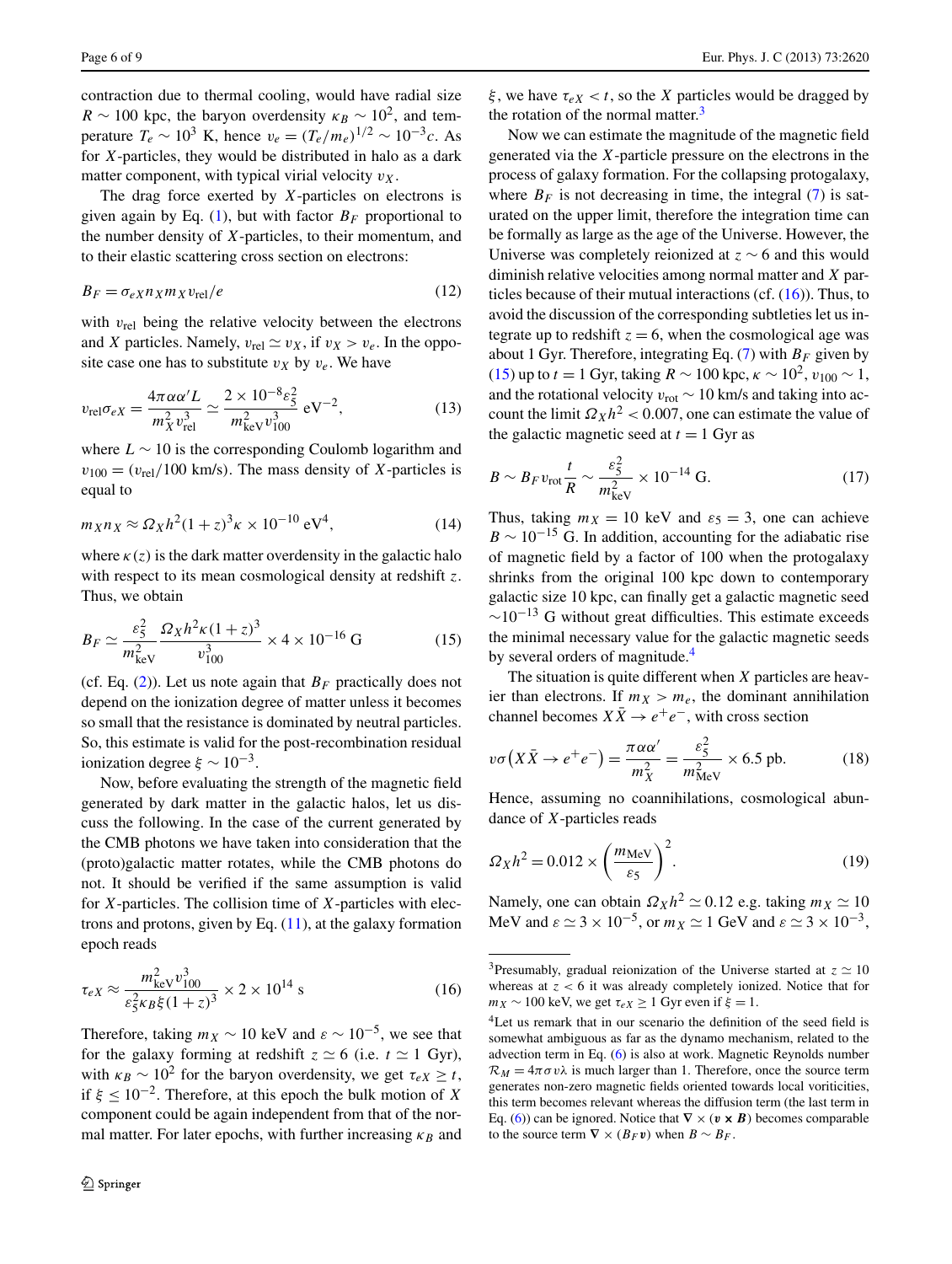in agreement with the experimental bounds of Ref.  $[25]$  $[25]$ <sup>[5](#page-6-0)</sup> In the case when  $m_X \gg m_e$ , dark matter of the universe could consist entirely of *X*-particles since the CMB bounds of Ref. [[41\]](#page-8-14) are not applicable. Nevertheless, we still keep  $Q_Xh^2$  as a free parameter, assuming that there might exist other components of dark matter. In view of Eq. [\(19](#page-5-4)), to avoid overproducing of dark matter, we must require that  $\epsilon_5/m_{\text{MeV}} > 0.3$  or so. However, if there are some additional annihilation channels, this constraint can be also circumvented. In any case, in the process of the galaxy formation the density distribution of *X* particles should have the typical profile of halo formed by dark matter.

Now, once  $m_X > m_e$  one must substitute  $m_e$  instead of  $m_X$  in Eq. [\(13](#page-5-5)):

$$
v_{\rm rel}\sigma_{eX} = \frac{4\pi\alpha\alpha'L}{m_e^2 v_{\rm rel}^3} \simeq \frac{\varepsilon_5^2}{v_{100}^3} \times 10^{-13} \,\text{eV}^{-2} \tag{20}
$$

and the drag factor  $B_F$  [\(12](#page-5-6)) now becomes

$$
B_F \simeq \frac{\varepsilon_5^2}{m_{\text{MeV}}} \frac{\Omega_X h^2 \kappa (1+z)^3}{v_{100}^3} \times 10^{-21} \text{ G.}
$$
 (21)

Taking into account Eq.  $(19)$  $(19)$ , this can be rewritten as<sup>[6](#page-6-1)</sup>

$$
B_F \simeq m_{\text{MeV}} \frac{\kappa (1+z)^3}{v_{100}^3} \times 10^{-23} \text{ G.}
$$
 (22)

<span id="page-6-4"></span>Now, *X*-particles, being heavy enough, can saturate the total dark matter density of the Universe, i.e.  $\Omega_X h^2 \approx 0.12$  is al-lowed, which according to [\(19](#page-5-4)) yields  $(\epsilon_5/m_{\text{MeV}})^2 \simeq 0.1$ . In addition, in this case, electron motion would not be involved into the galaxy rotation after reionization, and thus the effective integration time in Eq. ([7\)](#page-3-1) can be taken larger than 1 Gyr when the Universe was completely reionized. Namely, integrating up to  $t \approx 2$  Gyr, assuming that for this time the shape of galaxy was already practically settled to its present form, with say  $R \simeq 10$  kpc,  $v_{\text{rot}} \simeq 100$  km/s and overdensity  $\kappa \sim 10^5$ , one can achieve for the galactic seed fields

$$
B \sim B_F v_{\text{rot}} \frac{t}{R} \sim m_{\text{MeV}} \times 10^{-15} \text{ G.}
$$
 (23)

<span id="page-6-0"></span>Therefore, for  $m_X \simeq 1$  MeV, one can obtain the galactic seed field  $\sim$ 10<sup>-15</sup> G in a natural way, whereas for  $m<sub>X</sub>$   $\simeq$  1 GeV, the seed magnitude can be as large as  $10^{-12}$  G. Larger masses require larger values of  $\varepsilon$ , with interesting implications for the experimental search of millicharged particles as well as for low threshold experiments on direct search of dark matter.

The following features are also worth mentioning. During evolution of the protogalaxy the scattering of electrons and protons on *X*-particles can become strong. In particular, after reionization of the Universe  $(\xi = 1)$  the collision time of *X* particles with protons

$$
\tau_{pX} \approx \frac{m_{\text{MeV}}^2 v_{100}^3}{\varepsilon_5^2 \kappa_B \xi (1+z)^3} \times 2 \times 10^{20} \text{ s}
$$

$$
\approx \frac{\Omega_X h^2}{0.12} \frac{v_{100}^3}{\kappa_B (1+z)^3} \times 2 \times 10^{21} \text{ s}
$$
(24)

becomes less than the cosmological time as soon as the effective baryon overdensity  $\kappa_B$  becomes large enough.<sup>7</sup> This would lead to a partial transfer of angular momentum from the rotating ordinary matter to dark component in the inner dense regions of galaxies, avoiding thus the formation of the cusp and providing more shallow inner profiles of dark matter halos. However, in the external part of the halos, outside the galactic disk where the baryon density is small, the collision time must be large and hence the halos should maintain their normal density distribution. In addition, co-rotation of dark matter in the Galaxy at the position of the sun may have interesting implications for direct experimental search of dark matter.

<span id="page-6-3"></span>Another interesting possibility is related to the annihilation of *X*-particles with the mass in the range of a few MeV in the galactic center,  $X\overline{X} \rightarrow e^+e^-$ , which can be the origin of the 511 keV line observed by INTEGRAL/SPI [\[42](#page-8-15), [43](#page-8-16)]. Indeed, the rate of  $e^+e^-$  production in the Galaxy is  $\int \langle v_{rel}\sigma(X\bar{X}\to e^+e^-)(r)\rangle n_X(r) dV$ , where  $n_X(r)$  the number density of dark *X* particles at the position *r* in the Galaxy. According to dedicated studies [\[44](#page-8-17), [45\]](#page-8-18), the observed flux of 511 keV photons can be explained by dark matter annihilation in a dark matter halo with a mild enough inner profile provided that

$$
\left(\frac{\Omega_X h^2}{m_{\text{MeV}}}\right)^2 \frac{v\sigma(X\bar{X} \to e^+e^-)}{1 \text{ pb}} \simeq (0.5-1.5) \times 10^{-5}.
$$
 (25)

Taking into account Eqs. ([18\)](#page-5-7) and [\(19\)](#page-5-4), we find that dependence on  $m<sub>X</sub>$  disappear from condition [\(25](#page-6-3)) and thus it is reduced to  $1/\varepsilon_5^2 = 0.005 - 0.016$ , or  $\varepsilon = (0.8 - 1.4) \times 10^{-4}$ . These values for the millicharge of *X* particle are compatible with the experimental limits  $[25]$  $[25]$ , respectively, for  $m<sub>X</sub>$ 5−10 MeV. On the other hand, for e.g.  $\varepsilon = 8 \times 10^{-5}$ , *X* particles could constitute the dark matter density,  $\Omega_X h^2 \simeq 0.12$ , if  $m<sub>X</sub>$  ∼ 25 MeV or so (cf. ([19\)](#page-5-4)). For lighter *X* particles we have  $\Omega_X h^2 < 0.12$  and thus the presence of some other type of dark matter would be required.

<span id="page-6-2"></span>Until now we did not discuss whether our mechanism could generate also the intergalactic magnetic fields, namely

<span id="page-6-1"></span><sup>&</sup>lt;sup>5</sup>One could take  $m_X \simeq 10$  GeV and  $\varepsilon \simeq 0.03$ , also in agreement with the bounds of Ref. [\[25\]](#page-8-0). However, that heavy *X* particles with so large couplings could be excluded, or are already excluded, by the existing experiments on direct search of dark matter.

<sup>&</sup>lt;sup>6</sup>Let us remind the reader, however, that Eq.  $(19)$  $(19)$  $(19)$  is not valid if *X* particles have additional annihilation channels.

<sup>&</sup>lt;sup>7</sup>We use here Eq. ([19](#page-5-4)). Then  $\tau_{pX}$  does not depend on  $m_X$  and  $\varepsilon$ , but only on the cosmological density of *X* particles,  $\Omega_X h^2$ .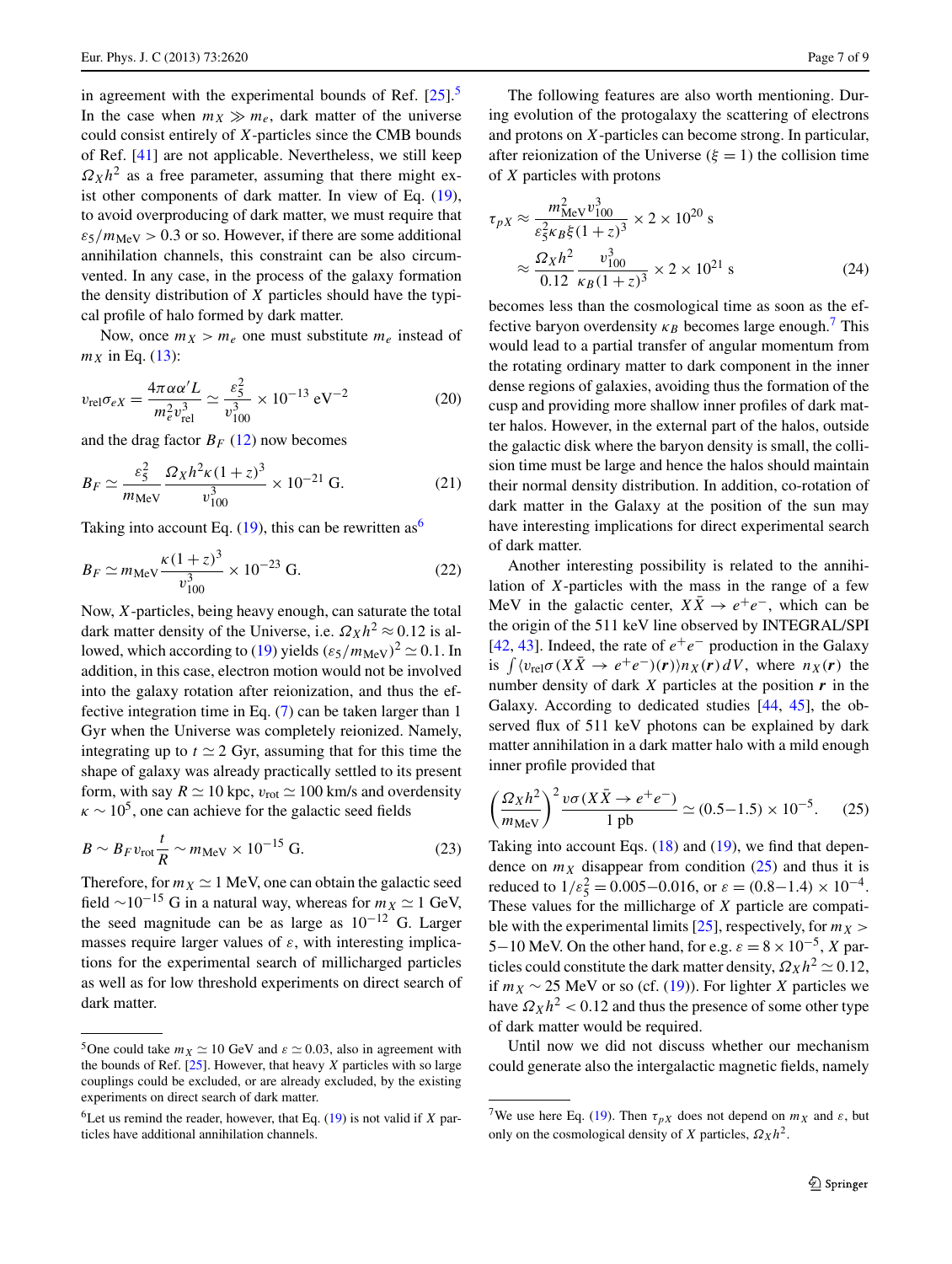the ones observed in galaxy clusters. As we know, the normal matter in clusters is presented dominantly in the form of hot gas, and the fraction of the luminous matter (galaxies and stars) is smaller. The global motion of the ionized gas relative to dark *X* matter and induced drag of electrons could produce magnetic fields also in filaments and galaxy clusters. This process can be somewhat less efficient than in galaxies, due to smaller overdensity of dark matter and weaker adiabatic amplification. Applying naively the same estimate as ([23\)](#page-6-4) for magnetic seeds in clusters but with  $R \sim 1$  Mpc, one can achieve magnetic seeds  $\sim 10^{-14}$  G. One has to keep in mind, however, but the whole picture can be more complicated, e.g. smaller scale peculiar turbulent motion of the intergalactic gas should be taken into account which could result in larger values of *B* at the cluster scales than those based on the simplified estimates presented above. This question requires a special investigation.

Concluding, we suggested a new scenario for generation of galactic magnetic fields which is based on dark matter interaction with the normal matter in the process of the galaxy formation. The necessary interaction can be induced by pressure of millicharged dark matter particles on electrons. In this case, circular electric currents can be generated due to rotation of free electrons together with the bulk of normal matter in the galaxy, colliding with dark matter particles virialized in the halo. The impact of such collisions on galactic protons is considerably weaker due to their larger mass. The induced currents may be strong enough to create the observed magnetic fields on the galaxy scales with the help of very moderate dynamo amplification. In particular, this can naturally explain the recent observational data which suggest that the environments of galaxies were significantly magnetized at high redshifts, with magnetic fields that were at least as strong already after a few Gyr of the cosmological time, as they are today.

The millicharged dark matter particles may also have interesting implications for the properties of galaxies. Namely, in the dense inner regions of galaxies, the angular momentum transfer from the rotating gas to dark matter component could involve the latter into its rotation which would change the dark matter inner profile and prevent the formation of cusps at galactic centers. In addition, the observed intensity and shape of 511 keV shining from the galactic core can be explained by  $X\overline{X} \to e^+e^-$  annihilation provided that *X* particles have masses in the range of 5–10 MeV, and, respectively, millicharges in the range  $(0.8-1.3) \times 10^{-4}$ .

We conclude that it is quite possible that the mechanism proposed in this work may simultaneously explain both galactic and intergalactic magnetic fields by a single hypothesis of existence of millicharged dark matter particles. The suggested mechanism has interesting implications for direct experimental search of dark matter as well as for a laboratory search of millicharged particles. Cosmological consequences of existence of mirror or mirror-like dark sectors [\[30](#page-8-6)[–35](#page-8-10)], which possess dark massless paraphoton and can form a sort of atomic dark matter, will be discussed elsewhere.

**Acknowledgements** Z.B. thanks V. Berezhiani for useful discussions. A.D. and I.T. acknowledge support of the Russian Federation Government Grant No. 11.G34.31.0047. Work of Z.B. was supported t in part by Rustaveli National Science Foundation grant No. DI/8/6- 100/12 and in part by the grant N14.U02.21.0913 of the RF Ministry of Science and Education. Z.B. acknowledges hospitality of the Galileo Galilei Institute for Theoretical Physics during the Workshop "Beyond the Standard Model after the first run of the LHC" where this work was completed.

<span id="page-7-0"></span>**Open Access** This article is distributed under the terms of the Creative Commons Attribution License which permits any use, distribution, and reproduction in any medium, provided the original author(s) and the source are credited.

## <span id="page-7-2"></span><span id="page-7-1"></span>**References**

- <span id="page-7-4"></span><span id="page-7-3"></span>1. P.P. Kronberg, Rep. Prog. Phys. **57**, 325 (1994)
- 2. J.L. Han, R. Wielebinski, Chin. J. Astron. Astrophys. **2**, 293 (2002). [astro-ph/0209090](http://arxiv.org/abs/astro-ph/0209090)
- 3. F. Govoni, L. Feretti, Int. J. Mod. Phys. D **13**, 1549 (2004). [astro-ph/0410182](http://arxiv.org/abs/astro-ph/0410182)
- 4. R. Beck, AIP Conf. Proc. **1085**, 83 (2009). [arXiv:0810.2923v4](http://arxiv.org/abs/arXiv:0810.2923v4)
- 5. L.M. Widrow, Rev. Mod. Phys. **74**, 775 (2002). [astro-ph/0207240](http://arxiv.org/abs/astro-ph/0207240)
- 6. A. Brandenburg, K. Subramanian, Phys. Rep. **417**, 1 (2005). [astro-ph/0405052](http://arxiv.org/abs/astro-ph/0405052)
- 7. R.M. Kulsrud, E.G. Zweibel, Rep. Prog. Phys. **71**, 0046091 (2008). [arXiv:0707.2783](http://arxiv.org/abs/arXiv:0707.2783)
- <span id="page-7-5"></span>8. D. Grasso, H.R. Rubinstein, Phys. Rep. **348**, 163 (2001). [astro-ph/0009061](http://arxiv.org/abs/astro-ph/0009061)
- 9. A.D. Dolgov, in *From Integrable Models to Gauge Theories*, ed. by V.G. Gurzadyan et al., pp. 143–154. [hep-ph/0110293](http://arxiv.org/abs/hep-ph/0110293)
- <span id="page-7-7"></span><span id="page-7-6"></span>10. A.D. Dolgov, [astro-ph/0306443](http://arxiv.org/abs/astro-ph/0306443)
- 11. M. Giovannini, Int. J. Mod. Phys. D **13**, 391 (2004). [astro-ph/0312614](http://arxiv.org/abs/astro-ph/0312614)
- <span id="page-7-9"></span><span id="page-7-8"></span>12. A. Kandus, K.E. Kunze, C.G. Tsagas, Phys. Rep. **505**, 1 (2011). [arXiv:1007.3891](http://arxiv.org/abs/arXiv:1007.3891)
- <span id="page-7-10"></span>13. L.M. Widrow et al., Space Sci. Rev. **166**, 37 (2012). [arXiv:1109.4052](http://arxiv.org/abs/arXiv:1109.4052) [astro-ph.CO]
- 14. L. Biermann, Z. Naturforsch. **5A**, 65 (1950)
- <span id="page-7-11"></span>15. E.R. Harrison, Mon. Not. R. Astron. Soc. **147**, 279 (1970)
- <span id="page-7-12"></span>16. R.M. Kulsrud, R. Cen, J.P. Ostriker, D. Ryu, Astrophys. J. **480**, 481 (1997). [astro-ph/9607141](http://arxiv.org/abs/astro-ph/9607141)
- 17. Z. Berezhiani, A.D. Dolgov, Astropart. Phys. **21**, 59 (2004). [astro-ph/0305595](http://arxiv.org/abs/astro-ph/0305595)
- <span id="page-7-14"></span><span id="page-7-13"></span>18. S. Matarrese, S. Mollerach, A. Notari, A. Riotto, Phys. Rev. D **71**, 043502 (2005). [astro-ph/0410687](http://arxiv.org/abs/astro-ph/0410687)
- <span id="page-7-15"></span>19. P.P. Kronberg et al., Astrophys. J. **676**, 7079 (2008). [arXiv:0712.0435](http://arxiv.org/abs/arXiv:0712.0435) [astro-ph]
- 20. M.L. Bernet et al., Nature **454**, 302 (2008). [arXiv:0807.3347](http://arxiv.org/abs/arXiv:0807.3347) [astro-ph]
- 21. M. Dumke, M. Krause, R. Wielebinski, U. Klein, Astron. Astrophys. **302**, 691 (1995)
- 22. E. Hummel, R. Beck, M. Dahlem, Astron. Astrophys. **248**, 23 (1991)
- 23. A. Badertscher et al., Phys. Rev. D **75**, 032004 (2007). [hep-ex/0609059](http://arxiv.org/abs/hep-ex/0609059)
- 24. S.N. Gninenko, N.V. Krasnikov, A. Rubbia, Phys. Rev. D **75**, 075014 (2007). [hep-ph/0612203](http://arxiv.org/abs/hep-ph/0612203)